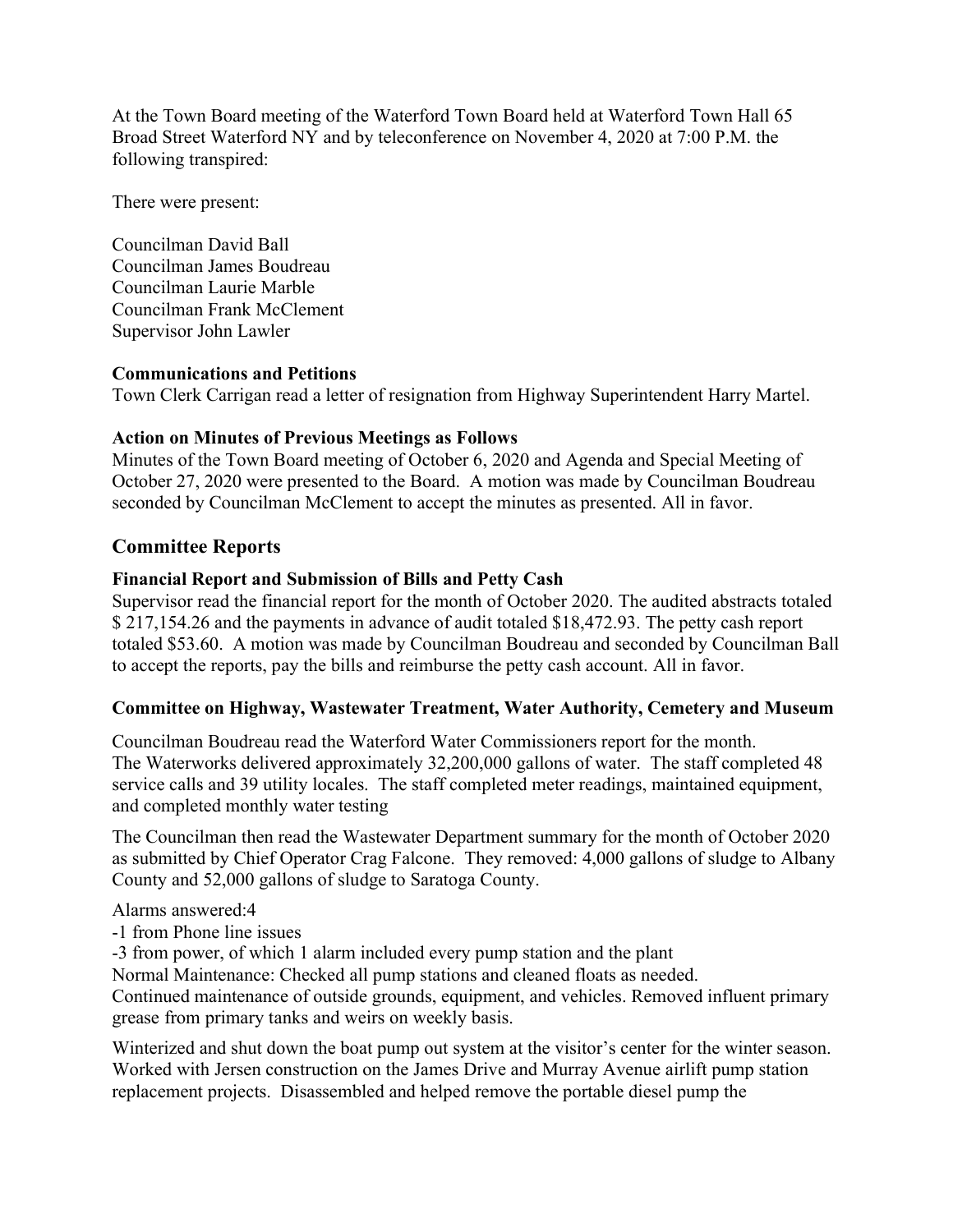Canvasback Ridge pump station. Verizon repaired the phone line issue at the James Drive pump station. Removed the flight scraper and cross collector gear boxes and motors on the road side final clarifier and helped Troy Belting on the installation of the new replacements. Used the sewer camera at #94 Davis Avenue on a lateral inspection for the homeowner and confirmed a root issue.

The Councilman gave an update from Town Historian Russ Vandervoort. Russ is working with the Saratoga County Historical Society on a program concerning County or Canal Side Stories. In conjunction with Stewarts, traveling displays are being scheduled as kiosk historical units. He is in the early stages of research on fever epidemic in Waterford in 1805 and 1806. Looks like it concerned water contaminations from a spring in the village and creek that was redirected about 1913 that ran through Garrett Field to the Mohawk River. Eleven Waterfordians succumbed to the effects of the fever. Its beginning to look like the New York Medical Society was formed by the Waterford Doctor, John Stearns, who treated the Waterford people. He and two other doctors from Ballston Spa were the catalysts to form this society. The society still exists today.

Councilman Boudreau then read the Highway Department Report as submitted by Highway Superintendent Harry Martel. The Councilman pointed out that this will be the last report he will read from Harry. The Town Highway Department rebuilt a manhole on Sage Road. We replaced curbing on Van Nass Street. We also paved pot holes on Museum Lane, Short Fulton Street, Bells Lane and Linda Lane. We also did 25 utility location requests from Dig Safely. Leaf and yard waste collection days are Monday thru Friday. The highway crew is going through the Town with our leaf vacuum for curb side pickup. We will continue vacuuming up leaves until November 30th weather permitting and the leaf vacuum will be taken out of service until next fall. Please put your leaves on the roads edge and not in the road way. The Towns parks department has closed all the town parks for the season. I would also like to remind all town residents about putting acceptable and unacceptable items in their trash containers, if you put any unacceptable items in your cans it will not be picked up until it is removed. If you are in need of a new garbage can or recycling can please call the Town Clerk's Office at 518-235-8282. If you have any question please call the Town Highway Garage at 518-235-3413. Councilman Boudreau stated that a proper sendoff will be held for Harry at the December Board meeting if any residents would like to attend. He went on to say that Harry has been a great friend to him and the Board. He will be missed. The Councilman thanked Harry for his years of exemplary service to the Town and its residents and he should be proud of this.

## Committee on Public Safety, Emergency Services, and Liaison to Village

Councilman Ball thanked Harry Martel for always working with the Fire Departments and Emergency Services when it was needed. The Councilman went on to read the Police Department call report. The Councilman stated that the Department had a busy October; there were 556 total calls. Broken down into 76 traffic stops, 38 tickets issued, 18 animal control call and there were 10 arrests. The Councilman went on to say that Waterford is not immune to drug overdoses that have plagued our society due to heroin and fentanyl. The Waterford Emergency Services Departments have done their best treating overdoses in our community by administering Narcan and providing lifesaving procedures when necessary. We encourage anyone who is in need of help to reach out to the Police Department or the Rescue Squad, they have the resources available to assist you.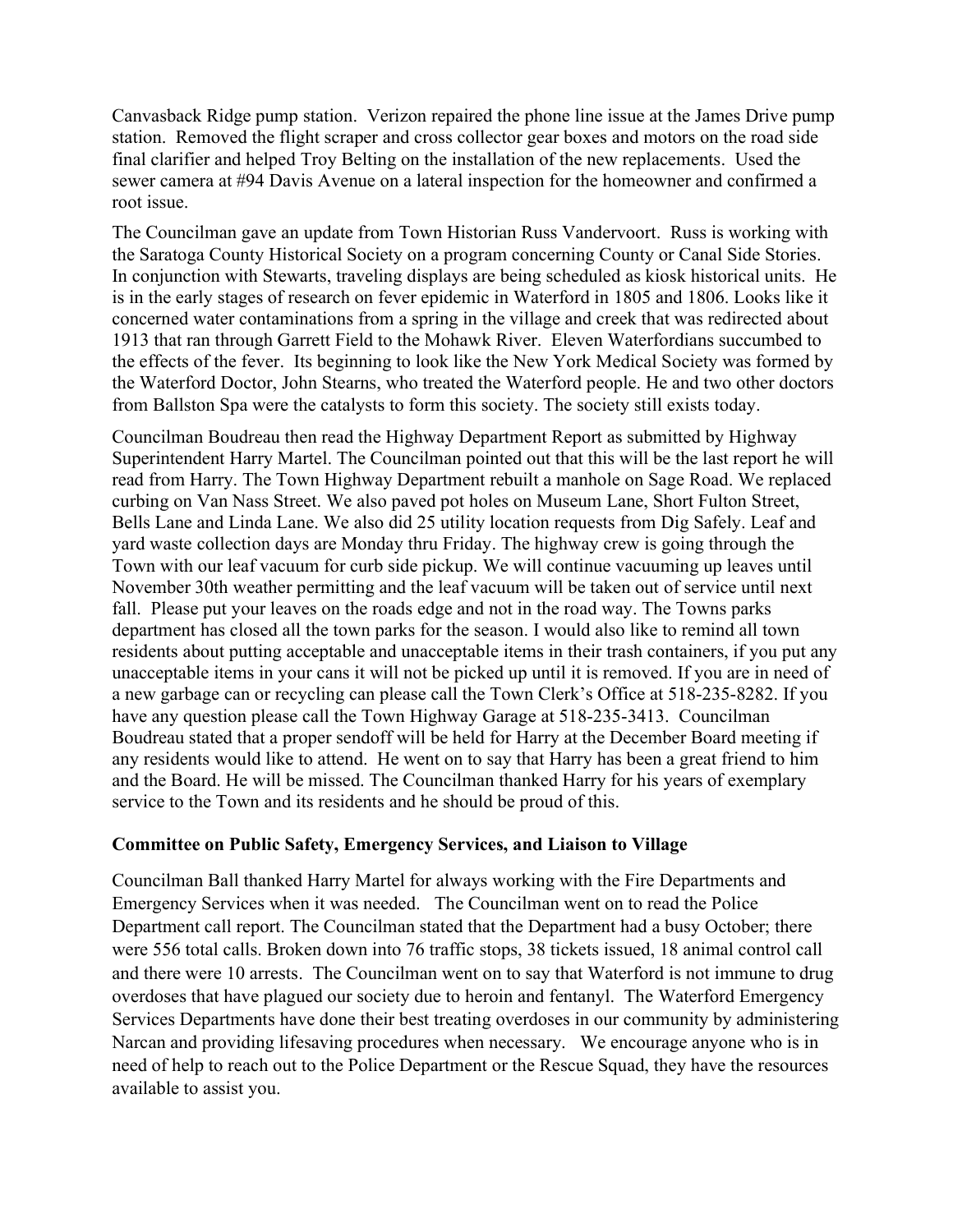Councilman Ball added that the Rescue Squad has an ambulance that is in need of major repair. A new ambulance can cost close to \$186,000. The Squad found a local vendor who had a hightech ambulance, previously used in Providence, for a cost of \$7,000-9,000. He thanks the Rescue Squad for their diligence in securing this ambulance. This ambulance will serve all the residents of Waterford and save money for the taxpayers.

Councilman Ball spoke of the NYS Traffic Law that went into effect November 1<sup>st</sup> that requires all back-seat passengers to wear a seatbelt, the previous law only required those under 16 yrs. of age. The focus right now will be raising awareness to this new law, enforcement will start down the road.

# Committee on Veterans, Grants and Funding, Special Projects, Town Hall and Seniors

Councilman McClement stated that normally the VFW Post is invited to the present the colors at our November meeting, due to Covid and spacing issues, we were unable to do that this year. The Councilman went on to say that due to Covid, the VFW Post has canceled their annual Veterans Day chicken and biscuit dinner. This was a big fundraiser and in lieu of that we would like to remind everyone that you can still support the VFW by making a donation. Send donations to VFW Memorial Post 5800, PO Box 161, Waterford, NY 12188.

The Councilman went on to read the Senior Transportation report as submitted by Andy Walters. The Medical Lift Bus: Medical Appointments  $-31$ , Total Miles: 725.8 Grocery Bus: Senior's Shopping – 39 Total Miles – 106 Due to Veterans Day falling on a Wednesday, the grocery bus will run on Friday November  $13<sup>th</sup>$ . For information on these services please contact Andy Walters at 518-527-4589

Councilman McClement read an update from Saratoga County Office of the Aging. The Home Energy Assistance Program (HEAP) is a federally funded program that assists low income households with the cost of heating their homes during the winter months. The 2020- 2021 Regular HEAP program begins November 02, 2020. Emergency HEAP will open on January 4, 2021. The tentative closing date for HEAP is Mid-March . The Saratoga County Office for the Aging will be accepting applications for persons 60 years of age and older as well as those under 60 and disabled beginning November 02, 2020 by appointment for in person dropoffs or by mail. Households that received a HEAP benefit last year will automatically be mailed an application for this year's program. If you would like to receive an application or make an appointment, you may call the HEAP desk at (518) 884-4111. Applications will be mailed out when the program opens. The office will not have applications until November 02, 2020. If any member of your household is on SNAP (formally known as food stamps), please contact your SNAP case worker at (518) 884-4155. The HEAP program provides a once a year benefit which is credited directly to your heating account. Regular benefit amounts are based upon the household's gross monthly income and commodity used to heat your home. This year's guidelines are as follows: Household Size Maximum Gross Monthly Income

|   | \$2610 |
|---|--------|
| 2 | \$3413 |
| 3 | \$4216 |
|   | \$5019 |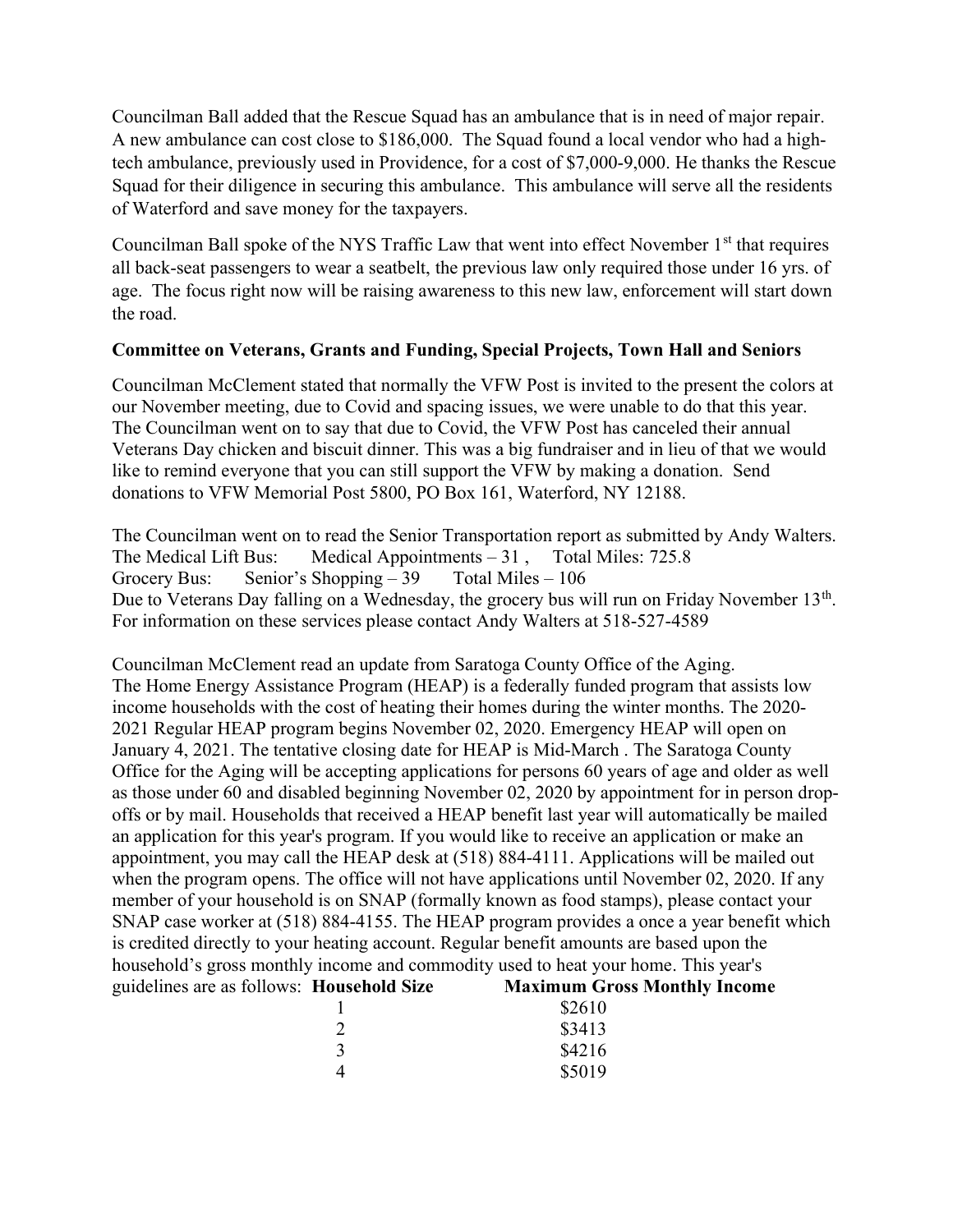# Committee on Youth, Playground, Pool, Festivals, Library, WHUFSD, and Visitor Center

Councilman Marble thanked Harry for all the help he has provided to her and her departments over the years, he will be missed. The Councilman stated that the Annual Waterford Christmas Parade unfortunately will not take place this year due to Covid. Please watch for a special virtual event that will take place on November 28<sup>th</sup> at 7PM. More information will be posted soon.

THERE WILL BE A DRIVE-THRU FOOD DRIVE HOSTED BY THE TOWN OF WATERFORD ON SAT. NOV. 14TH 10AM -1PM AT THE WATERFORD SENIOR CENTER PARKING LOT 125 2<sup>ND</sup> ST. The FOOD DRIVE WILL BENEFIT THE 3 FOOD PANTRIES WE HAVE HERE IN WATERFORD. THERE WILL BE A FREE GIVEAWAY TO THE FIRST 25 CARS. THIS EVENT WAS ORGANIZED BY THE TOWN CLERK'S OFFICE.

ON SAT. NOVEMBER 21<sup>ST</sup> THERE WILL BE A TOY DROP FOR THE CAPITAL REGION TOYS FOR TOTS. ANDY WALTERS, WHO IS OUR COMMUNITY TOYS FOR TOTS COORDINATOR HAS ORGANIZED A TOY DROP AT THE WATERFORD HALFMOON SCHOOL FROM 12-4. THIS WILL BE A JOINT EFFORT WITH THE NATIONAL HONORS SOCIETY AND MEMBERS OF THE WATERFORD TOWN BOARD. IN 2018 THE CAPITAL REGION TOYS FOR TOTS WAS RECOGNIZED AS THE NO. 1 CAMPAIGN IN THE NATION. IN 2019, 224,624 TOYS WERE DISTRIBUTED TO 195,999 LESS FORTUNATE CHILDREN WITHIN THE CAPITAL REGION AND SURROUNDING HARD TO REACH AREAS. EVERY TOY MAKES A DIFFERENCE. EVERY CHILD DESERVES A CHRISTMAS. ANDY THANKS YOU FOR YOUR SUPPORT.

The Councilman then read an update from Waterford Halfmoon School: The school is glad to report there is no direct COVID cases right now. There are a few cautionary quarantines due to family members. There is no definite date for the winter sports program yet. The fall girl's tennis team has competed and is currently 4 and 0 with 3 games left. There is a School Board meeting tomorrow night.

Councilman Marble went on to read a report on the Library from Director Tim McDonough. Beginning Monday November 9th, the Library will modify their service model to allow limited inbuilding browsing Mon-Fri 10am to 5pm. Curbside pickup will still be available by request and on Fridays from 10am to 2pm. Saturday hours remain the same from 10am to 2pm. The Library will be open on Veterans Day from 10am to 5pm.

The Councilman read the Canal Visitor Center report submitted by Jeff Cleary, Harbormaster. THE NEW YORK STATE CANAL SYSTEM CLOSED ON OCTOBER 14TH. THE FEDERAL LOCK AT TROY REMAINS OPEN UNTIL NOVEMBER  $30^{\mathrm{TH}}$ .

SPECIAL THANKS TO HIGHWAY SUPERINTENDENT HARRY MARTEL AND HIS TEAM FOR THEIR ASSISTANCE IN REMOVING THE DOCKS. ALSO, A SPECIAL THANK YOU TO PAUL TERRY FOR ANOTHER YEAR OF MAKING OUR WATERFRONT LOOK GREAT AND STAY IN GOOD WORKING ORDER.

FOR THE SHORTENED SEASON WATERFORD WELCOMED 381 BOATERS FROM 39 STATES AND 3 CANADIAN PROVINCES. OUR VOLUNTEERS RECORDED 1230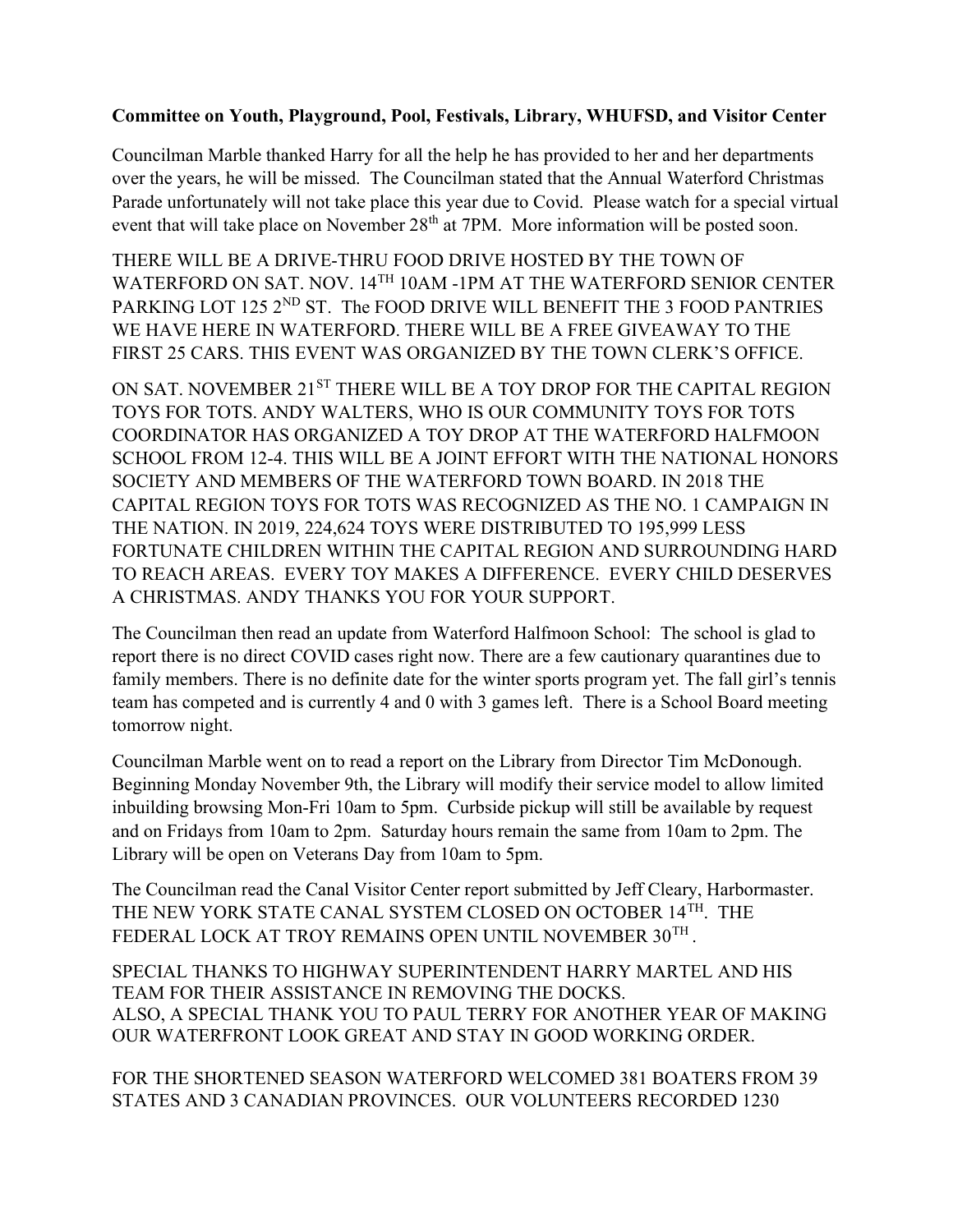# HOURS SINCE JULY 1ST. TO ALL OF OUR VOLUTEERS, THANK YOU SO MUCH FOR SHOWING UP IN DIFFICULT TIMES.

WE LOOK FORWARD TO A BRIGHT NEW YEAR WITH CANALFEST SCHEDULED FOR MAY 15 AND 16, 2021, STEAMBOAT MEET JULY 3RD, DRAGON BOAT FESTIVAL IN AUGUST AND THE RETURN OF TUGBOAT ROUNDUP ON SEPTEMBER 10,11, AND  $12<sup>th</sup>$ .

## Supervisors Report

Supervisor Lawler wanted to share the Boards thoughts, respect and admiration for Harry Martel. We are all happy that you are moving on to the next chapter. You have always shown class and patience in your position, which at times hasn't always been easy. Harry started out as a Laborer, he became foreman and then when time came to name a new Highway Superintendent, the Board was very comfortable naming Harry to the position. You have done an exceptional job. We will have a more elaborate ceremony in December to commemorate a remarkable career in your hometown. The Supervisor stated that on behalf of Town Government and the Town, thank you for a job well done and best of luck in retirement.

The Supervisor went on to introduce the Towns new Building Inspector, Kyle Woodard. Kyle was with the City of Rennsselaer as Director of their Building/Code Department. Kyle has a lot of experience and brings with him some great ideas. Kyle is replacing Glenn and we are lucky to have someone like Kyle coming to Waterford. The Supervisor stated that Kyle was interviewed by himself, the Town Engineer and Town Planning Director and we wish him a long career here in Waterford.

Supervisor Lawler then stated that Councilman Ball will be introducing Sgt. Michael Shudt who will talk about Executive Order 203 which requires every municipality with a police department to conduct an exercise to review police procedures. This needs to be completed by April and the end product and plan need to be presented to the Board, once presented, the Board will vote on approval. The Supervisor added that our guest speaker will give an overview of the process, what's involved and what has been done so far. Councilman Ball has also been involved in the process for several months and will be heading up this process on behalf of the Town Board.

Councilman Ball introduced Sgt. Michael Shudt Sgt. and added that Sgt. Shudt has been the lead officer on the day shift for many years, and he lives and works in Waterford. Our community is similar to many but different from others. Sgt. Shudt volunteered to work on this with the Town Board to meet the deadlines.

Sgt. Shudt thanked Harry Martel for always being receptive to the calls of the Police Department, especially when those calls came at all hours of the night.

Sgt. Shudt went on to say that Executive Order 203 by Governor Cuomo is a result of incidents involving police departments throughout the country. This Order asks police departments to look at their policy and procedures and their everyday work with the community and see where they may be areas for improvement or reform. One step in the process is to conduct an internal review and this has been underway for a while now. Our Police Department has the distinction of being an accredited agency in New York State and we are the only municipal police department in Saratoga County with this distinction. This puts us in great place, policy and procedure wise as we have already adopted the best practices from the State. The next step in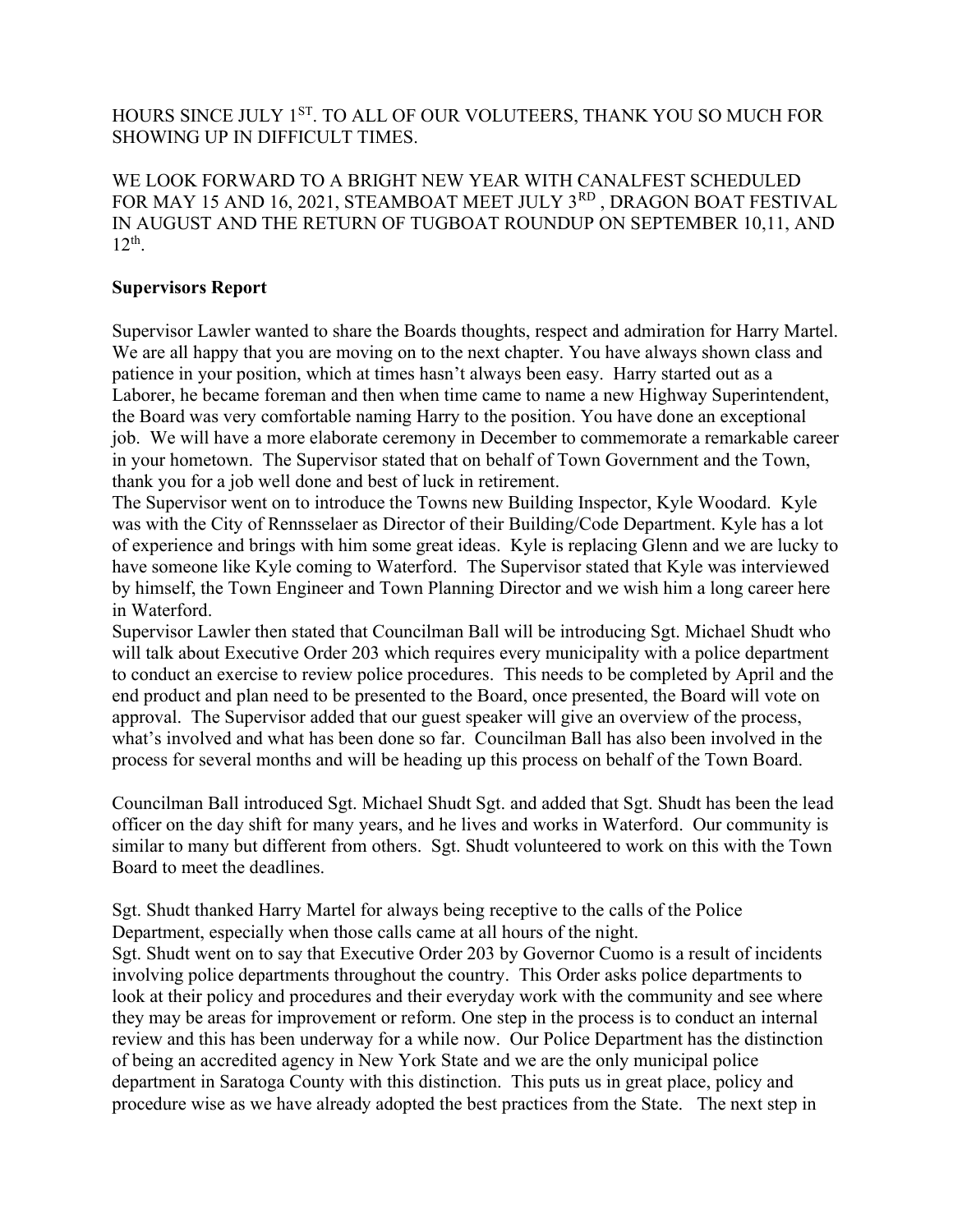the Governor's Order is to recognize the stakeholders. The stakeholders are the groups that the department works with on a regular basis such as the District Attorney's Office, Public Defender, local schools, and churches. The department will have specific questions and ask for feedback from the groups. The Department is also required to hold a public meeting. This meeting will be held Monday November 23<sup>rd</sup> at 6:30PM at Town Hall. This will give attendees an opportunity to meet members of the Police Department. Members will give an overview of the services the department provides now, go over some of the statistics of our community, and share ideas that they have for reform going forward as a result of the internal review that was conducted and then hopefully gets some ideas from the attendees as to what areas they see a need for improvement or reform. This is a great opportunity to partner with the community. There is an April deadline for this plan for reform to be presented to the Town Board and passed.

Supervisor Lawler thanked Sqt Shudt for taking the lead in this process.

The Supervisor stated that this will be a public meeting and encourages people to attend and participate in this important process. Attendance at this meeting will be limited to 50 people due to Covid. The Supervisor pointed out that the Waterford Police Department is an accredited agency. Accreditation is hard to achieve and this involved a thorough peer review of the department, this is a real accomplishment and very symbolic of the professionalism of our department. The Supervisor added that the Governor's Executive Order is a result of bad conduct by police departments in other parts of the country. As Supervisor, he is very proud of our Police Department, the Board does not hear a lot of complaints about our police department. We have an exemplary police department which is respectful and professional. While we have to comply with the Governor's Order, he wants to make it clear that it is not due to history of bad conduct by our police department, its quite the opposite in Waterford. This process will give us a chance to look at ourselves from a different view. The Supervisor went on to thank the officers for how positive and open they have been to this process.

## General Orders

## RESOLUTION # 105

RESOLVED, that the Town Board hereby approves the Preliminary Budget as the Adopted Budget for 2021.

Offered by Councilman Boudreau Seconded by Councilman McClement

Councilman Ball yes Councilman Boudreau yes Councilman Marble yes Councilman McClement yes Supervisor Lawler yes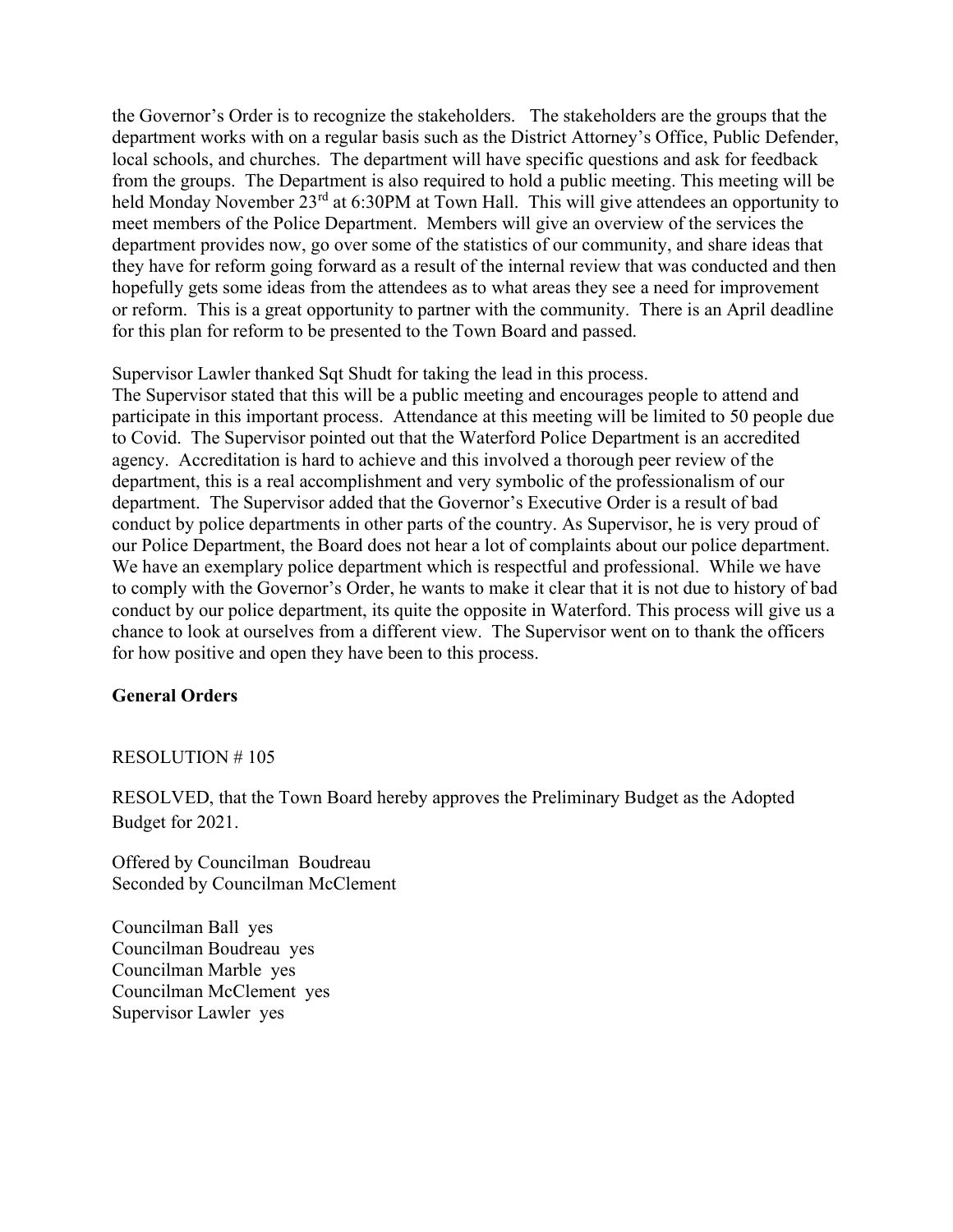#### RESOLUTION # 106

RESOLVED, that the Town Board hereby reappoints Mandy McFarland as BAR member through September 30, 2024.

Offered by Councilman Marble Seconded by Councilman Ball

Councilman Ball yes Councilman Boudreau yes Councilman Marble yes Councilman McClement yes Supervisor Lawler yes

RESOLUTION # 107

RESOLVED, that the Town Board hereby accepts the following bids for equipment sold at Auctions International:

Seitech Free Standing Aluminum Kayak or Canoe Storage Rack \$530.00 Free Standing Aluminum Kayak or Canoe Storage Rack \$185.00 10' Trailer with Ramp \$890.00 1992 Howe Brothers Trailer with Ramp \$660.00 Floating Docks \$3,350.00

Offered by Councilman Boudreau Seconded by Councilman McClement

Councilman Ball yes Councilman Boudreau yes Councilman Marble yes Councilman McClement yes Supervisor Lawler yes

RESOLUTION # 108

RESOLVED, that the Town Board hereby authorizes Jeffrey Cleary to attend the Canal New York Annual Meeting to be held in Fulton, New York on November 20, 2020. Registration fee is \$30.00

Offered by Councilman Marble Seconded by Councilman Boudreau

Councilman Ball yes Councilman Boudreau yes Councilman Marble yes Councilman McClement yes